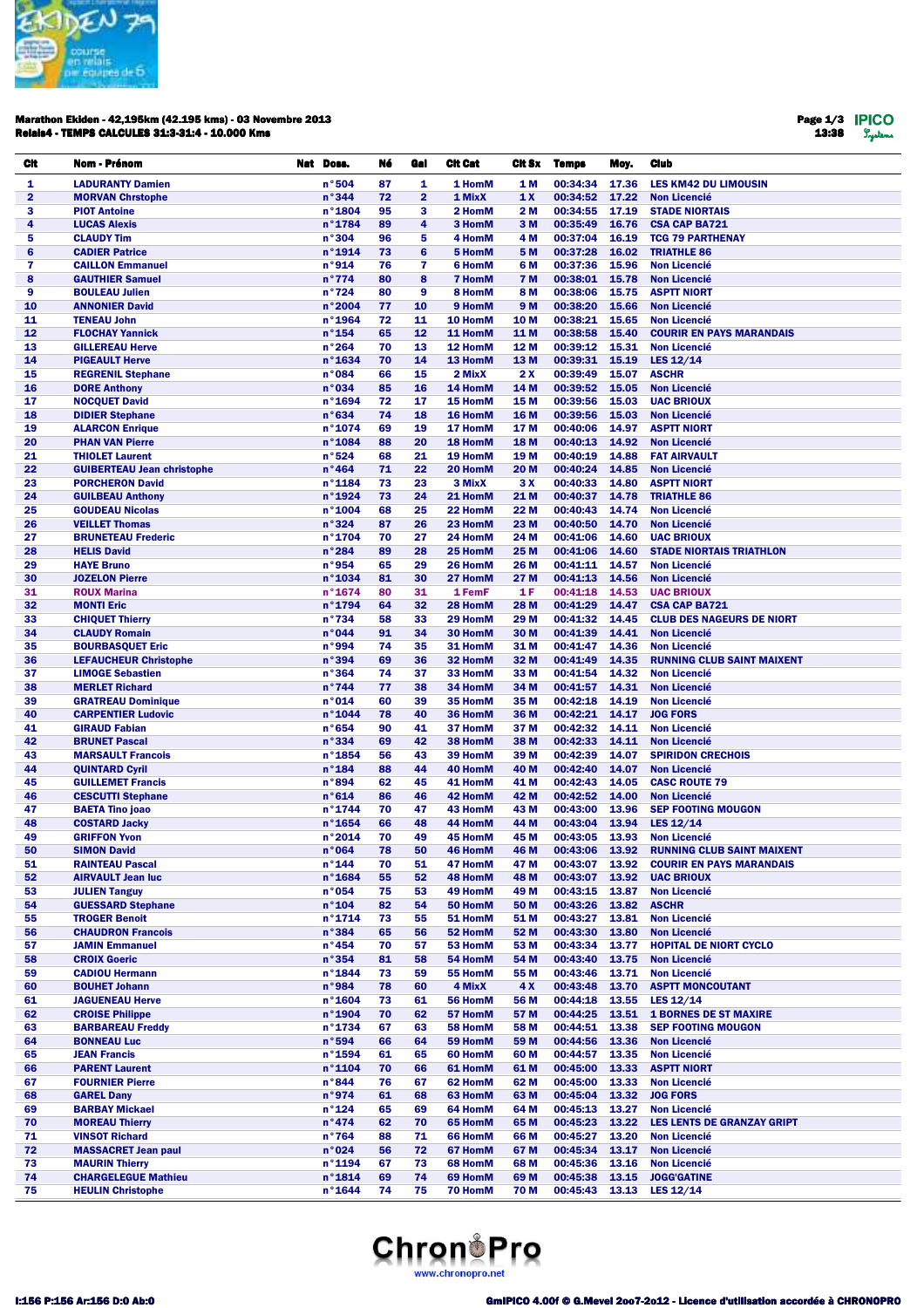

## Marathon Ekiden - 42,195km (42.195 kms) - 03 Novembre 2013 Relais4 - TEMPS CALCULES 31:3-31:4 - 10.000 Kms

Page 2/3 13:38

| CIt        | Nom - Prénom                                          | Nat Doss.                | Né       | Gal        | <b>Cit Cat</b>       | Cit Sx                   | <b>Temps</b>         | Moy.           | Club                                                    |
|------------|-------------------------------------------------------|--------------------------|----------|------------|----------------------|--------------------------|----------------------|----------------|---------------------------------------------------------|
| 76         | <b>FAURE Jean marie</b>                               | n°624                    | 62       | 76         | 71 HomM              | 71 M                     | 00:46:01             | 13.04          | <b>ASCHR</b>                                            |
| 77         | <b>DAHAIS Cyril</b>                                   | n°964                    | 75       | 77         | 72 HomM              | 72 M                     | 00:46:03             | 13.03          | <b>AMICALE RURALE CHERVEUX</b>                          |
| 78         | <b>DANIEL Didier</b>                                  | n°224                    | 63       | 78         | 5 MixX               | 5 X                      | 00:46:07             | 13.01          | <b>Non Licencié</b>                                     |
| 79         | <b>RICHETIN Cyril</b>                                 | n°944                    | 72       | 79         | 73 HomM              | 73 M                     | 00:46:09             | 13.00          | <b>COURIR DANS CHATELLERAULT</b>                        |
| 80         | <b>GRELARD NOEL Yannick</b>                           | n°1614                   | 67       | 80         | 74 HomM              | 74 M                     | 00:46:19             | 12.96          | LES $12/14$                                             |
| 81<br>82   | <b>VINET Didier</b>                                   | n°514<br>n°1984          | 65<br>60 | 81<br>82   | 75 HomM<br>76 HomM   | 75 M<br>76 M             | 00:46:26<br>00:46:30 | 12.92<br>12.91 | <b>Non Licencié</b><br><b>Non Licencié</b>              |
| 83         | <b>PLOQUIN Thierry</b><br><b>BERNARD Jacqueline</b>   | n°664                    | 62       | 83         | <b>77 HomM</b>       | 77 M                     | 00:46:31             | 12.90          | <b>Non Licencié</b>                                     |
| 84         | <b>BONNOT Lionel</b>                                  | n°804                    | 60       | 84         | 78 HomM              | <b>78 M</b>              | 00:46:37             | 12.88          | <b>Non Licencié</b>                                     |
| 85         | <b>JEREMY Frederique</b>                              | n°934                    | 76       | 85         | 2 FemF               | 2F                       | 00:46:39             | 12.86          | <b>COURIR DANS CHATELLERAULT</b>                        |
| 86         | <b>VAN ROBAIS Cyril</b>                               | n°834                    | 78       | 86         | 79 HomM              | 79 M                     | 00:46:45             | 12.84          | <b>Non Licencié</b>                                     |
| 87         | <b>MOUSSET Fabrice</b>                                | n°414                    | 75       | 87         | 6 MixX               | 6 X                      | 00:46:56             | 12.79          | <b>Non Licencié</b>                                     |
| 88         | <b>BLAIS David</b>                                    | $n^{\circ}$ 1624         | 67       | 88         | 80 HomM              | 80 M                     | 00:46:56             | 12.79          | LES 12/14                                               |
| 89         | <b>PROUST Pascal</b>                                  | n°1954                   | 61       | 89         | 81 HomM              | 81 M                     | 00:46:57             | 12.78          | <b>CONSEIL GENERAL 79</b>                               |
| 90<br>91   | <b>GILLARD Christophe</b><br><b>CHEMIN Frederique</b> | n°1014<br>n°254          | 79<br>81 | 90<br>91   | 82 HomM<br>3 FemF    | 82 M<br>3F               | 00:46:59<br>00:47:15 | 12.77<br>12.70 | <b>LA L'EGRAY'S CLUB</b><br><b>Non Licencié</b>         |
| 92         | <b>BIRARD Eddy</b>                                    | n°814                    | 75       | 92         | 83 HomM              | 83 M                     | 00:47:15             | 12.70          | <b>Non Licencié</b>                                     |
| 93         | <b>GUIBERT Marc</b>                                   | n°874                    | 71       | 93         | 84 HomM              | 84 M                     | 00:47:15             | 12.70          | <b>Non Licencié</b>                                     |
| 94         | <b>JAROSZ Philippe</b>                                | n°294                    | 67       | 94         | 85 HomM              | 85 M                     | 00:47:19             | 12.68          | <b>STADE NIORTAIS TRIATHLON</b>                         |
| 95         | <b>MELIN Jean christophe</b>                          | n°1584                   | 66       | 95         | 86 HomM              | 86 M                     | 00:47:20             | 12.68          | <b>Non Licencié</b>                                     |
| 96         | <b>COULAIS Dominique</b>                              | n°1094                   | 62       | 96         | 87 HomM              | 87 M                     | 00:47:30             | 12.63          | <b>ASPTT NIORT</b>                                      |
| 97         | <b>MORIN Jean christophe</b>                          | n°534                    | 60       | 97         | 88 HomM              | 88 M                     | 00:47:36             | 12.61          | <b>FAT AIRVAULT</b>                                     |
| 98         | <b>SABRE Martine</b>                                  | n°274                    | 65       | 98         | 89 HomM              | 89 M                     | 00:47:47             | 12.56          | <b>STADE NIORTAIS TRIATHLON</b>                         |
| 99         | <b>MERCERON Aymeric</b>                               | n°644                    | 90       | 99         | 90 HomM              | 90 M                     | 00:47:47             | 12.56          | <b>Non Licencié</b>                                     |
| 100<br>101 | <b>POIRIER Guillaume</b><br><b>COTIN Christophe</b>   | n°314<br>n°854           | 83<br>70 | 100<br>101 | 7 MixX<br>91 HomM    | <b>7X</b><br>91 M        | 00:47:50<br>00:47:58 | 12.54<br>12.51 | <b>Non Licencié</b><br><b>Non Licencié</b>              |
| 102        | <b>SECHET Benoit</b>                                  | n°1064                   | 60       | 102        | 8 MixX               | 8X                       | 00:47:59             | 12.50          | <b>Non Licencié</b>                                     |
| 103        | <b>DESMOTTES Aurelie</b>                              | $n^{\circ}$ 1574         | 85       | 103        | 9 MixX               | 9 X                      | 00:48:04             | 12.49          | <b>Non Licencié</b>                                     |
| 104        | <b>ROBERT Francois</b>                                | n°1774                   | 88       | 104        | 92 HomM              | 92 M                     | 00:48:06             | 12.48          | <b>Non Licencié</b>                                     |
| 105        | <b>BLANCHARD Guillaume</b>                            | n°1934                   | 83       | 105        | 93 HomM              | 93 M                     | 00:48:15 12.44       |                | <b>TRIATHLE 86</b>                                      |
| 106        | <b>BOUHIER Jean christophe</b>                        | n°094                    | 65       | 106        | 94 HomM              | 94 M                     | 00:48:17             | 12.43          | <b>ASCHR</b>                                            |
| 107        | <b>BRADIN Thomas</b>                                  | n°1834                   | 90       | 107        | 95 HomM              | 95 M                     | 00:48:32             | 12.37          | <b>Non Licencié</b>                                     |
| 108        | <b>RUAULT Alain</b>                                   | n°1664                   | 58       | 108        | 96 HomM              | 96 M                     | 00:48:38             | 12.34          | <b>Non Licencié</b>                                     |
| 109<br>110 | <b>VALENTIN Sebastien</b><br><b>BALOGE Bruno</b>      | n°1974<br>n°1724         | 78<br>71 | 109<br>110 | 97 HomM<br>98 HomM   | 97 M<br>98 M             | 00:48:55<br>00:49:17 | 12.27<br>12.18 | <b>Non Licencié</b><br><b>SEP FOOTING MOUGON</b>        |
| 111        | <b>METAY Jacky</b>                                    | n°544                    | 53       | 111        | 99 HomM              | 99 M                     | 00:49:23             | 12.15          | <b>FAT AIRVAULT</b>                                     |
| 112        | <b>LEGRAND Nadege</b>                                 | n°1024                   | 76       | 112        | 10 MixX              | 10 X                     | 00:49:31             | 12.12          | <b>JOG FORS</b>                                         |
| 113        | <b>PROUST Jean sebastien</b>                          | n°404                    | 73       | 113        | 100 HomM             | 100 M                    | 00:49:32             | 12.11          | <b>Non Licencié</b>                                     |
| 114        | <b>POURADIER Patrice</b>                              | n°244                    | 58       | 114        | 11 MixX              | 11 X                     | 00:49:50             | 12.04          | <b>Non Licencié</b>                                     |
| 115        | <b>BOUNNE Thomas</b>                                  | n°864                    | 89       | 115        | 101 HomM             | 101 M                    | 00:49:58             | 12.01          | <b>Non Licencié</b>                                     |
| 116        | <b>ROBUCHON Rodolphe</b>                              | n°584                    | 70       | 116        | 102 HomM             | 102 M                    | 00:50:02             | 11.99          | <b>Non Licencié</b>                                     |
| 117        | <b>VIDAULT Daniel</b>                                 | n°884                    | 52       | 117        | 103 HomM             | 103 M                    | 00:50:05             | 11.98          | <b>CASC ROUTE 79</b>                                    |
| 118<br>119 | <b>MERCERON Pascal</b>                                | n°1764                   | 76<br>64 | 118<br>119 | 12 MixX<br>104 HomM  | 12 <sub>X</sub><br>104 M | 00:50:28<br>00:50:28 | 11.89<br>11.89 | <b>Non Licencié</b>                                     |
| 120        | <b>LECLAIRE Nicolas</b><br><b>JACQUET Jean michel</b> | n°674<br>n°604           | 70       | 120        | 105 HomM             | 105 M                    | 00:50:40             | 11.85          | <b>Non Licencié</b><br><b>Non Licencié</b>              |
| 121        | <b>SANSEOU Tony</b>                                   | n°194                    | 61       | 121        | 106 HomM             | 106 M                    | 00:50:43             | 11.83          | <b>Non Licencié</b>                                     |
| 122        | <b>CAILLET Jean patrick</b>                           | n°714                    | 65       | 122        | 107 HomM             | 107 M                    | 00:50:58             | 11.77          | <b>Non Licencié</b>                                     |
| 123        | <b>GIRAUD Samuel</b>                                  | n°754                    | 77       | 123        | 108 HomM             | 108 M                    | 00:51:00             | 11.77          | <b>Non Licencié</b>                                     |
| 124        | <b>AUDOUIN Jean luc</b>                               | n°434                    | 63       | 124        | 109 HomM             | 109 <sub>M</sub>         | 00:51:11             | 11.72          | <b>Non Licencié</b>                                     |
| 125        | <b>FERCHAUD Jean luc</b>                              | n°1894                   | 58       | 125        | 110 HomM             | 110 M                    | 00:51:18             |                | 11.70 1 BORNES DE ST MAXIRE                             |
| 126        | <b>GOICHON Didier</b>                                 | n°704                    | 54       | 126        | 111 HomM             | 111 M                    | 00:51:19             | 11.70          | <b>ASPTT NIORT</b>                                      |
| 127        | <b>BALLANS Gigi</b>                                   | n°074                    | 50       | 127        | 112 HomM<br>113 HomM | 112 M                    | 00:51:19             | 11.69          | <b>Non Licencié</b>                                     |
| 128<br>129 | <b>DESTOUCHES Jonathan</b><br><b>EGRETAUD Thierry</b> | n°924<br>n°494           | 95<br>71 | 128<br>129 | 13 MixX              | 113 M<br>13 X            | 00:52:05<br>00:52:06 | 11.52<br>11.52 | <b>Non Licencié</b><br><b>Non Licencié</b>              |
| 130        | <b>BEBIEN Laurent</b>                                 | n°1944                   | 61       | 130        | 14 MixX              | 14 X                     | 00:52:37             | 11.41          | <b>Non Licencié</b>                                     |
| 131        | <b>MESLE Brice</b>                                    | $n^{\circ}$ 164          | 66       | 131        | 114 HomM             | 114 M                    | 00:52:42             | 11.39          | <b>MCAP</b>                                             |
| 132        | <b>LEBLOND Laurent</b>                                | n°214                    | 79       | 132        | 115 HomM             | 115 M                    | 00:52:42             | 11.39          | <b>Non Licencié</b>                                     |
| 133        | <b>MAINARD Ludovic</b>                                | $n^{\circ}$ 1054         | 69       | 133        | 15 MixX              | 15X                      | 00:52:44             | 11.38          | <b>Non Licencié</b>                                     |
| 134        | <b>BOMBARD Guillaume</b>                              | n°694                    | 78       | 134        | 116 HomM             | 116 M                    | 00:52:47             | 11.37          | <b>Non Licencié</b>                                     |
| 135        | <b>GENDRON Jean</b>                                   | $n^{\circ}$ 1824         | 43       | 135        | 117 HomM             | 117 M                    | 00:52:51             | 11.35          | <b>JOGG'GATINE</b>                                      |
| 136        | <b>DUCHEMIN Etienne</b>                               | n°234                    | 80       | 136        | 118 HomM             | 118 M                    | 00:53:12             | 11.28          | <b>Non Licencié</b>                                     |
| 137<br>138 | <b>LAURENTIN Christine</b><br><b>RIVIERE Mathieu</b>  | n°554<br>$n^{\circ}784$  | 64<br>78 | 137<br>138 | 4 FemF<br>119 HomM   | 4 F<br>119 M             | 00:53:12<br>00:53:19 | 11.28<br>11.25 | <b>FAT AIRVAULT</b><br><b>Non Licencié</b>              |
| 139        | <b>DUPE Regis</b>                                     | n°794                    | 74       | 139        | 120 HomM             | 120 M                    | 00:53:20             | 11.25          | <b>Non Licencié</b>                                     |
| 140        | <b>BERNAUDEAU Damien</b>                              | n°824                    | 82       | 140        | 121 HomM             | 121 M                    | 00:53:54             | 11.13          | <b>Non Licencié</b>                                     |
| 141        | <b>LE JUGE Thomas</b>                                 | n°204                    | 77       | 141        | 122 HomM             | 122 M                    | 00:54:27             | 11.02          | <b>Non Licencié</b>                                     |
| 142        | <b>RISSAND Christelle</b>                             | n°484                    | 72       | 142        | 123 HomM             | 123 M                    | 00:54:28             | 11.02          | <b>FLYING BASKETS</b>                                   |
| 143        | <b>BOISMORAND Valerie</b>                             | n°374                    | 69       | 143        | 5 FemF               | 5F                       | 00:54:44             | 10.97          | <b>ASPTT NIORT</b>                                      |
| 144        | <b>MENARD Alfred</b>                                  | n°684                    | 51       | 144        | 124 HomM             | 124 M                    | 00:54:50             | 10.94          | <b>Non Licencié</b>                                     |
| 145        | <b>MENISSIEZ Frederic</b>                             | $n^{\circ}$ 1874         | 86       | 145        | 125 HomM             | 125 M                    | 00:55:05             | 10.89          | <b>Non Licencié</b>                                     |
| 146        | <b>KNEVEZ Karine</b>                                  | n°564                    | 73       | 146        | 6 FemF               | 6 F                      | 00:56:17             | 10.66          | <b>JOG FORS</b>                                         |
| 147<br>148 | <b>GAUTRONNEAU Sandra</b><br><b>BOUCHET Martine</b>   | $n^{\circ}$ 134<br>n°904 | 78<br>63 | 147<br>148 | 7 FemF<br>8 FemF     | 7 F<br>8 F               | 00:57:04<br>00:57:33 | 10.51<br>10.43 | <b>COURIR EN PAYS MARANDAIS</b><br><b>CASC ROUTE 79</b> |
| 149        | <b>BOUVIER Marine</b>                                 | n°1994                   | 85       | 149        | 126 HomM             | 126 M                    | 00:57:37             | 10.41          | <b>Non Licencié</b>                                     |
| 150        | <b>CIVRAIS Roselyne</b>                               | $n^{\circ}$ 114          | 60       | 150        | 16 MixX              | 16 X                     | 00:57:43             | 10.40          | <b>Non Licencié</b>                                     |

## **Chron**<sup>1</sup>Pro www.chronopro.net